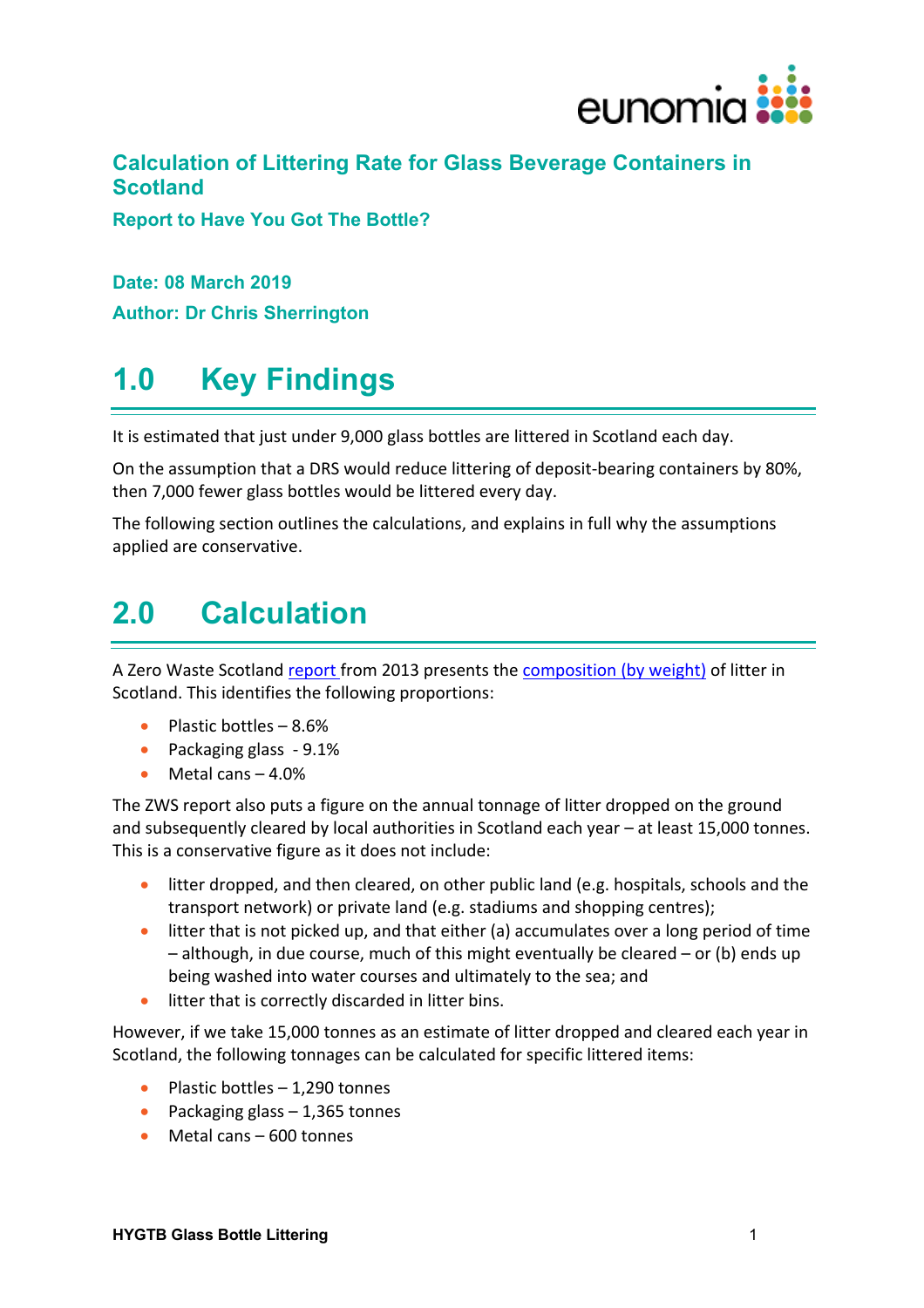To understand what this means in terms of an item-specific littering rate we need to know what is placed on the market in Scotland annually. Eunomia's 2015 report for Zero Waste Scotland on the key design features and feasibility of a potential Scottish Deposit Refund Scheme (DRS), and the appendix to the report, provide such figures:

- Plastic bottles 39,000 tonnes
- Glass bottles 165,000 tonnes
- Metal cans 14,100 tonnes

On this basis, the following item specific littering rates, i.e. proportion of all items purchased that are littered, can be calculated:

- Plastic bottles 3.3%
- Glass bottles 0.8%
- Metal cans 4.3%

However, alternative figures were put forward by Valpak for the number of items placed on the market each year. These figures were lower, at:

- Plastic bottles 36,000 tonnes
- Glass bottles 127,000 tonnes
- Metal cans 9,000 tonnes

This, of course, would imply higher littering rates of:

- Plastic bottles 3.6%
- $\bullet$  Glass bottles  $-1.1\%$
- $\bullet$  Metal cans  $-6.7\%$

We can further refine our estimates if we note that plastic bottles of two different polymer types are placed on the market. PET bottles are widely used for water and fizzy drinks and water, while HDPE is more commonly used for milk and household products like shampoo. While the litter composition data does not distinguish by type of plastic, HDPE bottles are much less likely to be littered given that their contents are predominantly consumed at home.

Figures in the appendix to Eunomia's DRS report show that approximately 60% by weight of the plastic bottles placed on the market is PET. Using a lower figure of circa 21,500 tonnes (60% of 36,000 tonnes) of PET placed on the market, and assuming that almost all littered plastic bottles are PET, the implied littering rate for PET increases to 6%.

Of course, this is all based on a very conservative estimate of the amount littered each year in Scotland of just 15,000 tonnes. It's likely that the true figure is likely to be at least several thousand tonnes higher, meaning that the actual littering rates would be greater still.